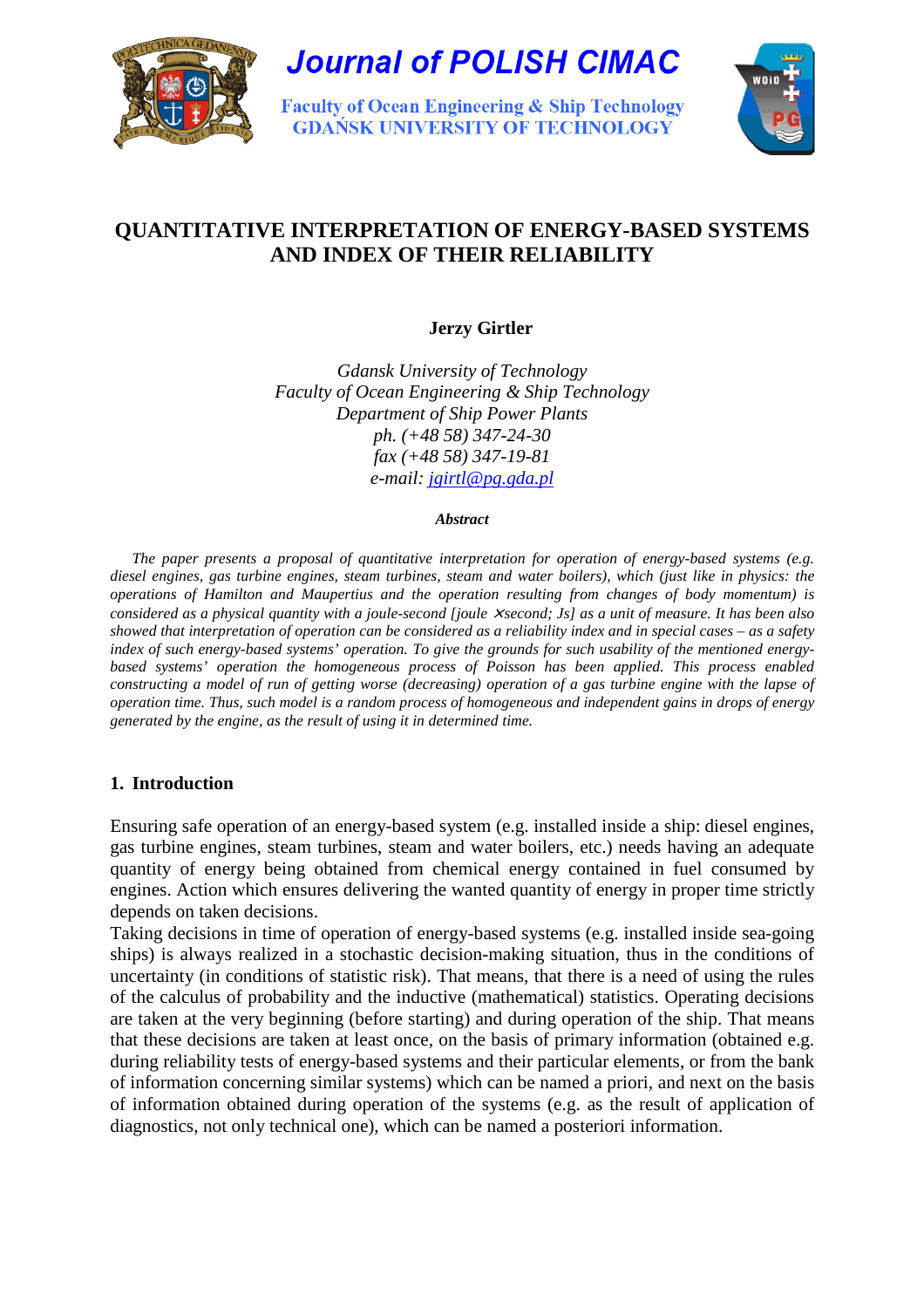Decisions, taken at the beginning of operation, are indispensable to plan the process of using and operating the systems. These decisions have to take the risk into account, of which the estimation is a probability of taking a wrong decision, resulting from [1, 5]:

- impossibility of precise estimation of unknown parameters of distributions of random variables, which are the states of the process of operating the energy-based systems and their particular elements;
- lack of possibility to elaborate entirely or/and enough reliable information demanded to take the right decision.

The first case generates random mistakes of which the estimation is called *the stochastic precision of inferring* and the second one – random mistakes and such mistakes which can be considered as not random (systematic). Establishing the last kind of mistakes is a problem, that I suggest to name *a problem of accuracy or precision of inferring.* Determination of these mistakes together is *a problem of statistic precision of inferring. The accuracy of inferring* results from the current level of scientific and useful knowledge, and the precision of inferring results from not appreciating some information and leaving it out of account, although he/she could make himself/herself sure if it was really unimportant. However, in time of operating energy-based systems the reasons of taking wrong or irrational decisions are difficulties in establishing a completed and sufficiently reliable diagnosis on the technical state of the engines as well as a similar diagnosis referring to the expected outer conditions (of weather and sea) which can appear during operation [1, 4, 12, 16].

In the presented above situation for making decisions, making the rational decision is possible in case of applying the statistic theory of making decisions and thereby the expected value of consequences as the criterion for making such decision [5, 7]. Determining a set of decisions which if necessary, may be taken in agreement with the taken criterion of optimisation, needs identification of the problem of safety and reliability of the energy-based system in respect to its operation.

# **2. General identification of safety problem for energy-based systems**

In order to avoid any threat for energy-based systems, man has to make proper decisions and take actions resulting from the decisions, both in the phase of preparing the system to perform a given task and during the course of task performance, and after the task was finished. This action, of course, has to be efficient, so – purposeful, energetic and economical [6-9]. Such action, just like another one, demands using proper quantity of energy in determined time. Thus, it can be considered as a physical value expressed with the unit of measure [joule  $\times$ second; Js] and interpreted (generally, in a deterministic formulation) in the form of dependence:

$$
A = Ut \tag{1}
$$

where:  $A$  – action,  $U$  – energy used in the action  $A$ ,  $t$  – time of energy  $U$  use.

Interpretation of action, presented by the dependence (1), has its equivalent in physics (quantum mechanics) - Planck constant (h) because [2, 10, 15]:

$$
E_V = hV \to h = E_V V^{-1}
$$
 (2)

where:  $E_v$  – energy of one quantum of electromagnetic radiation,  $v$  – frequency of energy quantization,  $h$  – Planck constant of which the unit of measure [joule  $\times$  second; Js] has been called action.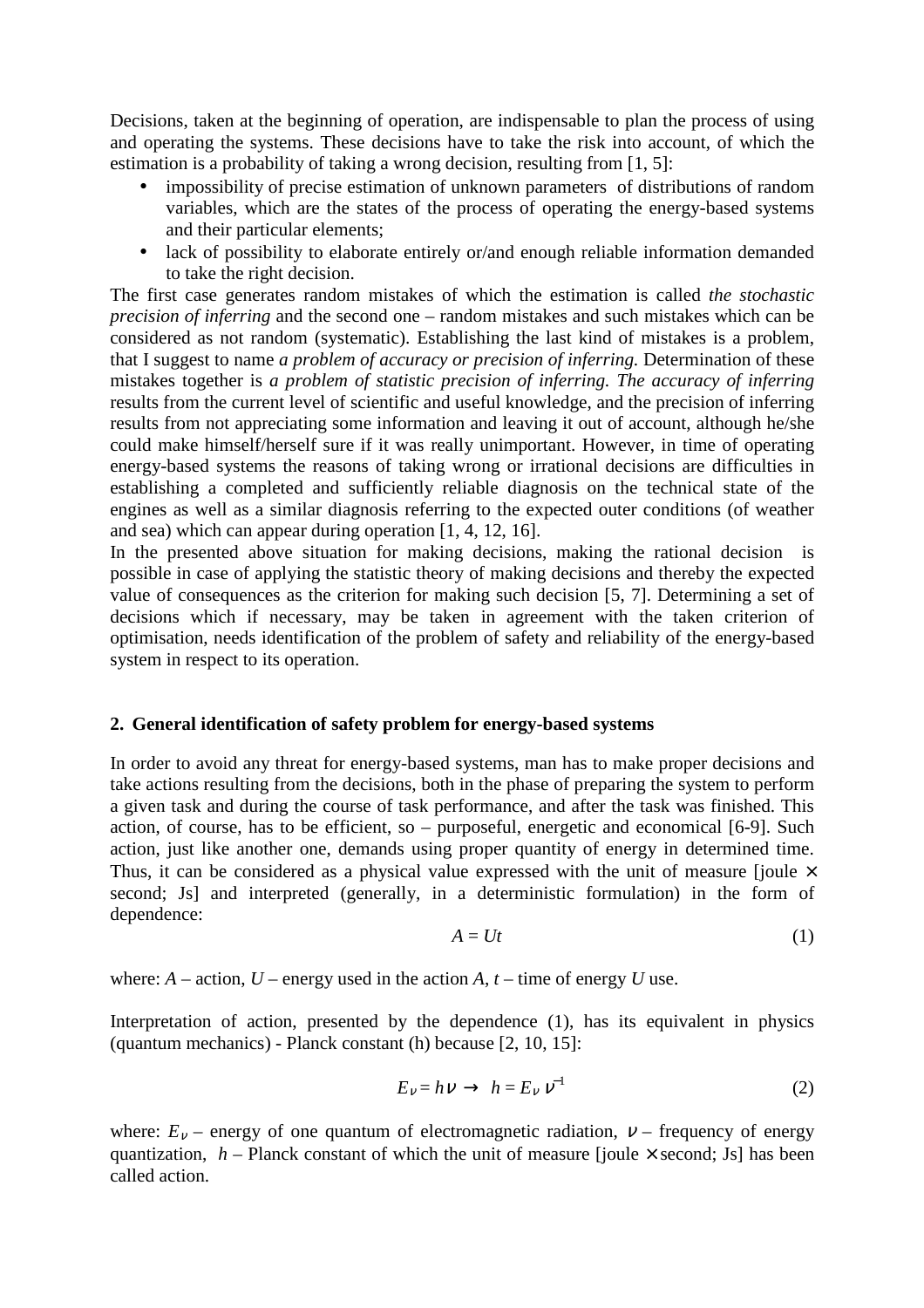Action expressed by the formula (1) has also its equivalents in thermodynamics and tribology. In thermodynamics there may be considered two methods of changing energy in time *t*: work *L* and heat *Q* [11, 14]. The operation of systems can be expressed by formulas:

$$
A_L = Lt, \ A_Q = Qt \tag{3}
$$

In tribology the operation of tribological systems can be interpreted in a similar way considering the work of friction  $(W_T)$  [16], done in time *t*. Then, the work can be expressed as follows:

$$
A_T = W_T t \tag{4}
$$

Such understood work has to be of course, comprehensively analysed. In order to do that, proper indexes which determine efficiency of work, e.g. universal efficiency meters [8], are needed.

Action which results from tending to keep the safety of a energy-based system, in agreement with the dependence  $(1)$ , can be:

- Demanded action  $(A_W)$  in the situation (in which the system find itself), so such action that ensures (enables) keeping the safety of the energy-based system;
- possible action  $(A_M)$  in the situation (in which the system find itself), so such action that may be, but doesn't have to be, sufficient to ensure (keep) the safety of an energybased system.

In accordance with the dependence  $(1)$ , the actions can be expressed by the dependencies:

$$
A_W = U_W t_W \tag{5}
$$

$$
A_M = U_M t_M \tag{6}
$$

Safe operation of a system is possible only when the possible action  $(A_M)$  amounts at least to the demanded action  $(A_W)$ , so the action indispensable to keep the safety in the situation in which the operated system finds itself. That means that safe operation of a system is possible, if:

$$
A_M \ge A_W \tag{7}
$$

Thus, any threat for a system occurs when:

$$
A_M < A_W \tag{8}
$$

We can predict that action for the bigger than the wanted scale, is less efficient. Thus, the need is to tend to  $A_M = A_W$ .

From the considerations results that the following cases of threat for an energy-based system may be taken into consideration:

1)  $t_M < t_W$ , if simultaneously  $U_M = U_W$ ; 2)  $U_M < U_W$ , if simultaneously  $t_M = t_W$ ; 3)  $U_M < U_W$ , if simultaneously  $t_M < t_W$ ; 4)  $U_M > U_W$  if simultaneously  $t_M < t_W$ , but in consequence  $A_M < A_W$ ;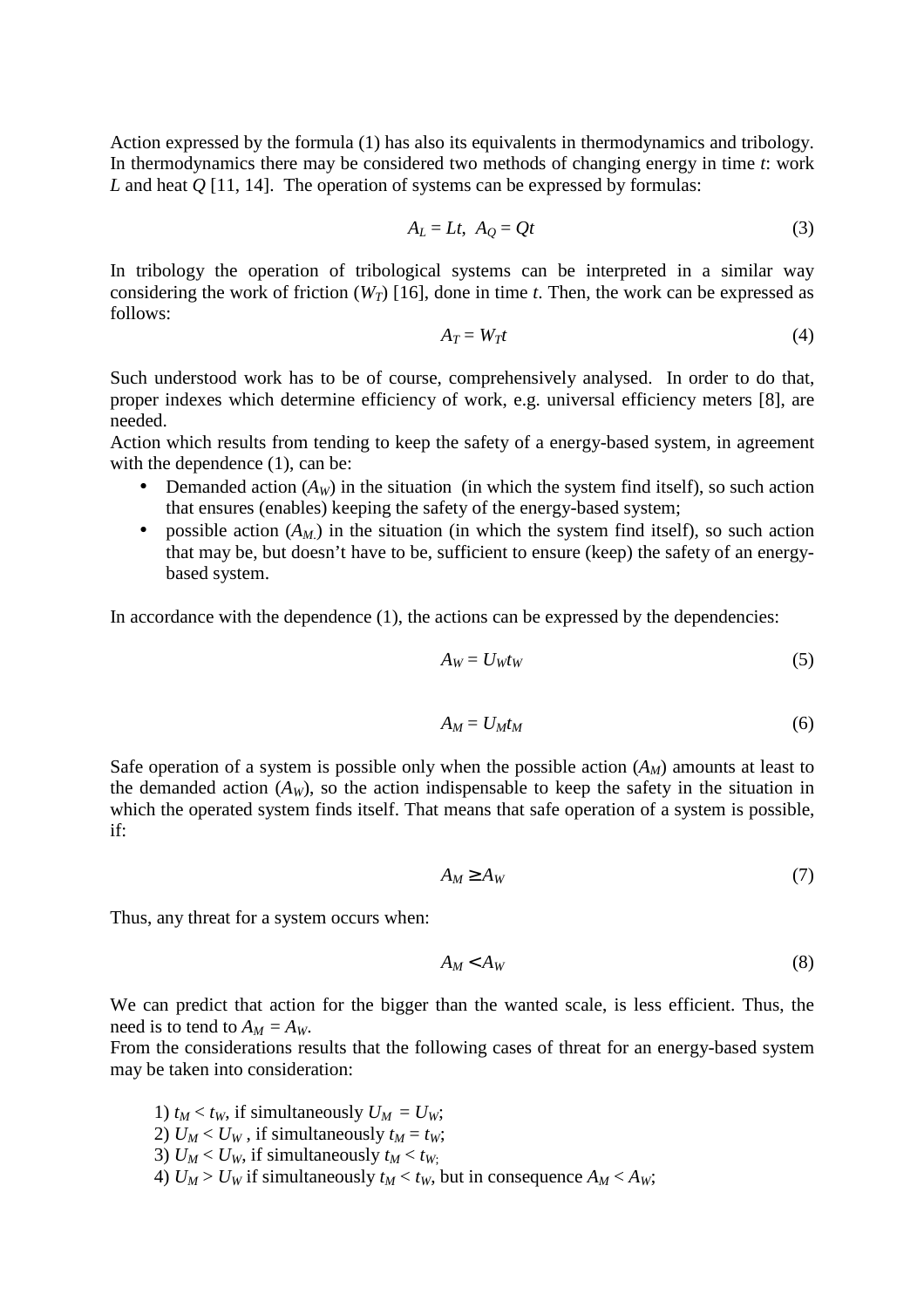#### 5)  $U_M < U_W$ , if simultaneously  $t_M > t_W$ , but in consequence  $A_M < A_W$ .

The mentioned conditions can be interpreted as follows: the first of them reflects the situation when the energy-based system's operator has not time needed to ensure the safe operation of the energy-based system. The second condition reflects a situation when although having the needed time the safety of the energy-based system cannot be ensured because of lack of the proper quantity of energy. The third condition reflects the most difficult situation in which a gas turbine engine may find itself because of not only insufficient energy but also the lack of time to ensure safe operation to the energy-based system. The fourth condition reflects such situation when there is excess energy comparing with the needed quantity to ensure safe operation to the energy-based system but the time in which the energy should be made out is insufficient. The effects of this situation may be similar to the mentioned ones in the case of the first condition. The last condition reflects such situation when the needed energy to ensure the safe operation to the energy-based system is insufficient and cannot be increased although the time of action in which this energy could be increased before a threat to the energy-based system occurs, is long. This situation may be caused by extensive damages in constructional structure (damages called break-downs) of the energy-based system, being of the essential meaning for its safety.

Presented considerations concerning quantitative formulation of action to ensure the safety of a energy-based system, can be (and should be) developed by applying the theory of stochastic processes. This follows from that generating energy by a energy-based system in time of operating is a random process. This process in conditions of fixed states of the energy-based systems' operation, can be a set of random variables  $U_t$  of not large (and that's why unimportant from the practical point of view) variation. However, in the reality changes of energy in time of operating can be (and should be) considered as a stochastic process  $\{U(t): t\}$  $\geq 0$ } with a defined expected value E[*U*(*t*)] and variation  $V^2[U(t)]$ .

Examination of the process in any interval  $(t_0, t_0 + t)$  demands considering its momentary states (for each time *t*) which are random variables *U* with expected values  $E(U_t)$  and variation  $V^2(U_t)$ , dependent on the value *t*. It is obvious that both: the expected value and variation of the process  $\{U(t); t \ge 0\}$  depend on time *t* because for its different values  $E(U_t)$ and also  $V^2(U_t)$  can be different. But  $E[U(t)]$  and  $V^2[U(t)]$  are not random functions because  $E(U_t)$  and also  $V^2(U_t)$  are constant quantities for a given value t and defined set of random variables values *U*, and they are not random variables. Thus, the dependence (1) can be presented as follows:

$$
A(t) = \int_{0}^{t} E[U(\tau)]d\tau
$$
\n(9)

Considering the safety, it may be important to take more careful decisions or more risky ones, thus it is necessary to do estimation not only in a point but also in an interval, so in the formula (9) instead of  $E[U(t)]$  it should be put the value of the bottom limit of the confidence interval  $E_d[U(t)]$  if the decision should be more careful or the value from the top limit of the confidence interval  $E_g[U(t)]$  if the risky decision is admissible. It is obvious that when in the particular intervals  $\Delta t_i$  of time *t* (of generating energy) the expected values  $E(U_i)$  can be considered as constant, the mark of integral should be replaced in the formula (9) by the symbol of sum.

In a concrete use of the interpretation of action, according to the dependence (1) or (9), the operation of an energy-based system and the operation of its subsystems can be expressed in the form of different formulas according to :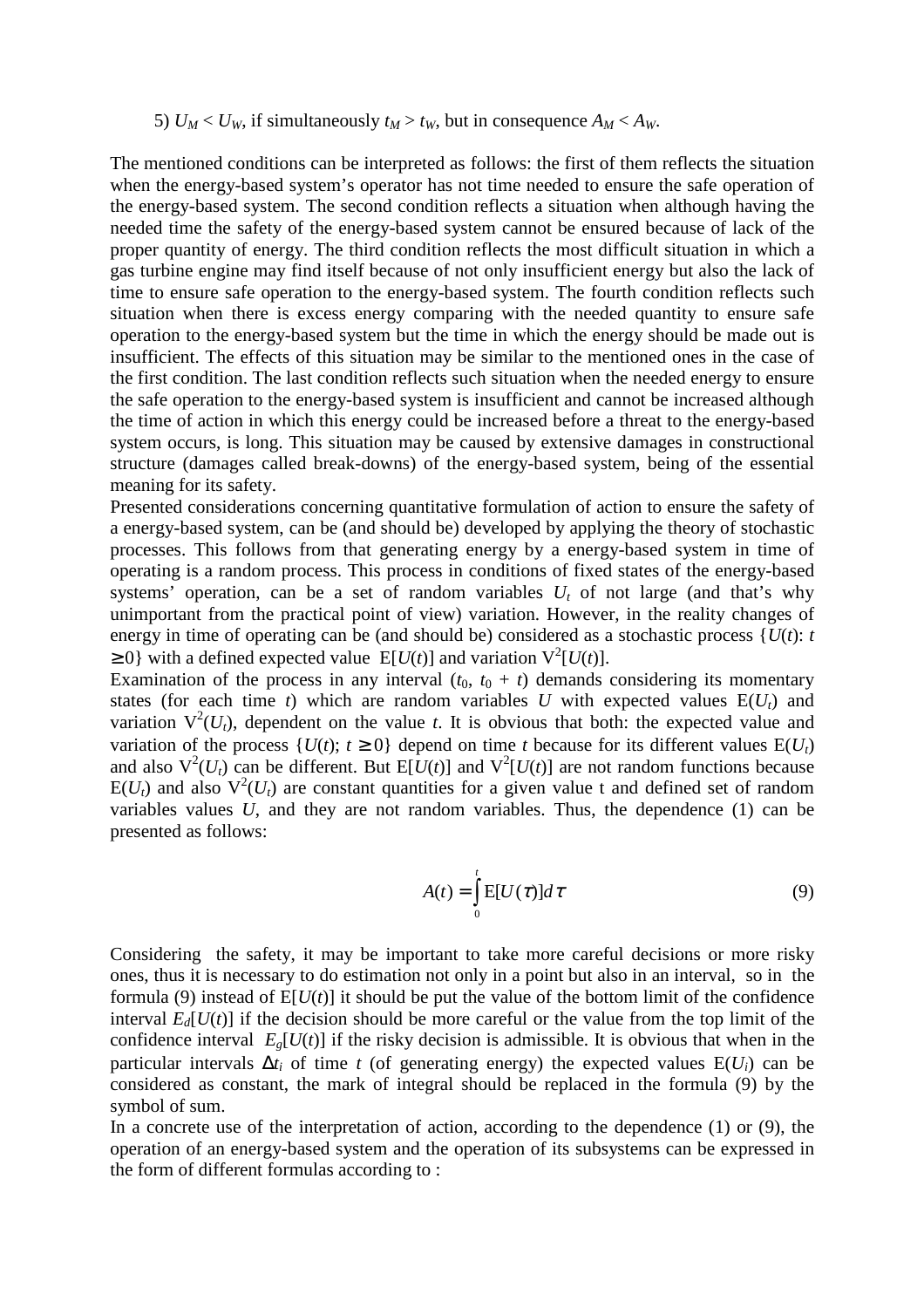- type of a subsystem which in defined time generates the energy to meet the need of the whole system for operation;
- class of stochastic processes of which changes of energy consumed during the course of the system operation, may be included to.

Taking into consideration the presented above interpretation of the energy-based systems' operation it is possible to define a reliability state in which the system finds itself.

# **3. Interpretation of reliability states for an energy-based system**

Taking into account the dependencies (7) and (8) it may be accepted that each energy-based system is in the state of ability (and is able to perform a task) if meets the dependence (7). Otherwise, in case of inequality (8) it should be accepted that the energy-based system is in the state of disability. That means that such an energy-based system should be considered as a failed one although the energy is still transformed in it. The dependence (7) is satisfied if such a system like a gas turbine engine may be loaded according to the external characteristic of maximal power in the time interval suggested by a producer. In case when the engine may not be loaded (without any threat of failure) the dependence (7) can be satisfied only if in time of performing the task it does not occur the need to load the engine according to this characteristic. Otherwise, the dependence (7) is not satisfied and the engine (as mentioned) should be considered as damaged.

Inferring about usability of particular energy-based system for realization of exactly defined tasks can be made after comparing fields of *system's action*: the demanded one  $A_W$  and the possible one *AM.* From the presented above considerations results that the *system operation* in this formulation means:

- testing changes of the demanded work  $L_{eW}$ , to be done by the energy-based system in the demanded time  $t_W$ , so in time in which a transport task should be finished;
- testing changes of the possible work  $L_{eM}$ , to be done by the energy-based system in possible time *tM*, so in time in which the system can be correctly operated.

Considering *energy-based system's operation* as a measure of (full or partial) ability of an energy-based system to perform the task, demands first of all defining the classes of model states among which its technical state could be classified. According to the dependence (7) the energy-based system finds itself in the state of ability (so in the state which makes performing tasks possible), if:

| 1) $t_M \ge t_M$ if at the same time $L_{eM} \ge L_{eW}$ ; |      |
|------------------------------------------------------------|------|
| 2) $t_M = t_M$ if at the same time $L_{eM} = L_{eW}$ ;     |      |
| 3) $t_M \ge t_M$ if at the same time $L_{eM} = L_{eW}$ ;   |      |
| 4) $t_M = t_M$ if at the same time $L_{eM} \ge L_{eW}$ .   | (10) |

In case when none of dependencies (10) can be satisfied the energy-based system should be considered as disable to perform tasks although it is able to convert chemical energy into mechanical energy which enables performing the work  $L_e$  by it [3, 13]. Thus, operation  $A_{\odot}$  of any energy-based system, being analyzed with regard to the dependence (10), can be accepted as a factor of its reliability. In case when the dependencies (10) are not satisfied, so the inequality (8) takes place, the operation  $A_M$  of the given energy-based system can also be the measure (factor) of safe operation. Of course, the factors of reliability and safety for the energy-based systems' operation may also be the generally known factors referring to the *systems' operation* in the version suggested here in this paper. In this case, as the reliability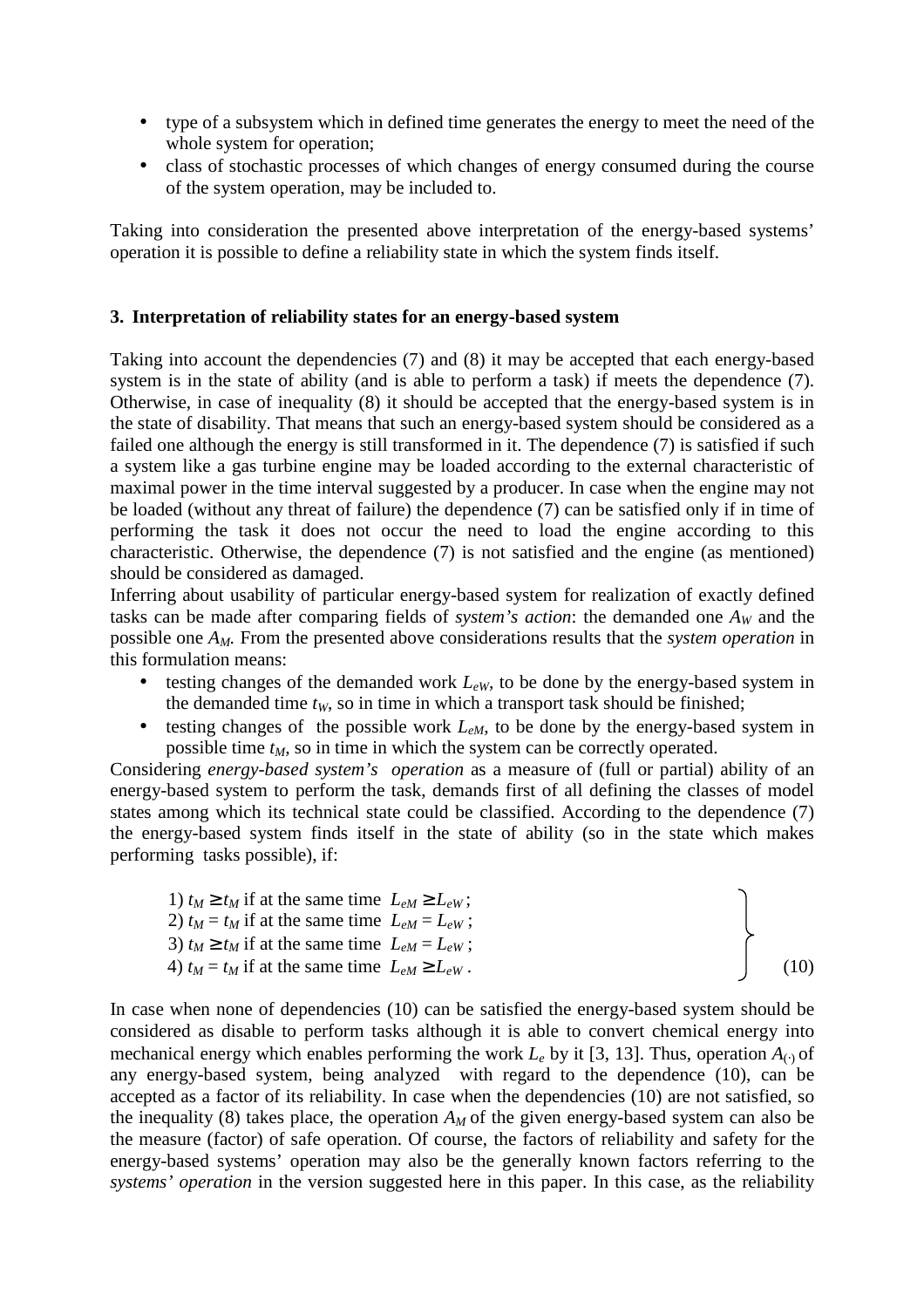measures can be considered the probabilities of satisfying the equations (10), being the probabilities of correct operation of the energy-based system and its performance of the demanded task. For elaboration of these reliability factors (and in case of taking sea accidents into account – safety factors) the homogeneous process of Poison can be applied as the model of the process of decreasing mechanical energy (so also the work *Le*) as the result of wear of the energy-based system [6, 7, 9]. Applying this process, the following physical interpretation of the process of decreasing work *Le* by a constant value *e* can be expressed: from the moment of starting operation of a energy-based system (it can be the moment  $t_0 = 0$ ) to the moment of recorded for the first time by a measuring device, the event *E* which is a decrease (as the result of wear of the system) of work  $L_e$  by the value  $\Delta L_e = e$ , it can be performed any value of work *Le* (including the maximal one) in particular time intervals of energy-based system's operation. Further use of the energy-based system causes occurring next drops of the values of work *Le*, by the next homogeneous values *e*, recorded by a measuring device. Therefore, in case of recording the cumulated quantity  $B_t$  of occurred events  $E$  up to the moment t described by the homogeneous process of Poison, the total decline of work  $L_e$  by the value  $L_e(t)$  to the moment *t* can be presented by the dependence:

$$
L_e(t) = e_1 \tag{11}
$$

where:  $e -$  quantum of energy,  $B_t -$  cumulated number of events *E* appeared (recorded) up to the moment *t*.

at which the random variable  $B_t$  is (as it's known) of the distribution [1, 6]

$$
P(B_t = k) = \frac{(\lambda t)^k}{k} \exp(-\lambda t); \quad k = 1, 2,...
$$
 (12)

where:  $\lambda$  – constant value ( $\lambda$  = idem) interpreted as the intensity of decreasing work  $L_e$  by the same values *e*, recorded in time of the research;  $\lambda > 0$ .

The expected value and the variation of the process of growing the quantity of events *E*, so decreasing the work *Le* by values *e*, recorded in turn, can be presented as follows:

$$
E(Bt) = \lambda t; \quad D2(Bt) = \lambda t
$$
\n(13)

Thus, according to the dependence (11) and formulas (13) the expected value and the standard deviation of decreasing work *Le* performed by the energy-based system up to the moment *t*, can be expressed by the formulas [6,7]:

$$
E[\Delta L_e(t)] = eE(B_t) = e\lambda t \quad \sigma_L(t) = e\sqrt{D^2(B_t)} = e\sqrt{\lambda t}
$$
 (14)

Taking into account the fact that a brand new energy-based system can (when  $t = 0$ ) perform the biggest work, so  $L_e(0) = L_{\text{emax}}$  the mathematical dependence describing the decline of this work with the lapse of time, can be expressed by the formula [6, 7]: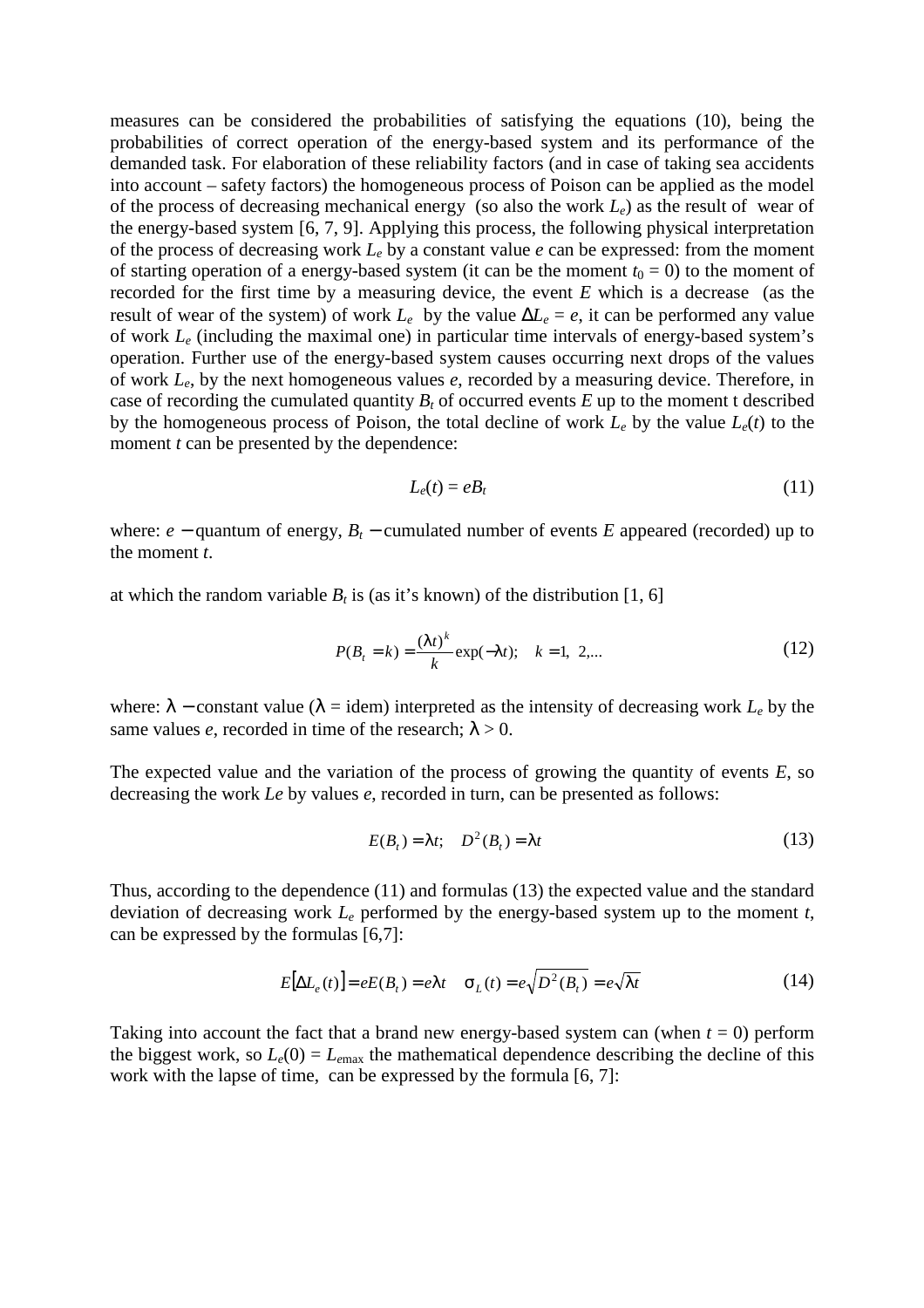$$
L_e(t) = \begin{cases} L_{emax} & dla \quad t = 0\\ L_{emax} - e\lambda t \pm e\sqrt{\lambda t} & dla \quad t > 0 \end{cases}
$$
 (15)

Graphic interpretation of the dependence (15) is presented in Fig. 1.



*Fig. 1. Graphic interpretation of exemplary realization of useful work reduction for an energy-based system: L<sup>e</sup>* <sup>−</sup> *useful work, e* − *quantum by which the work L<sup>e</sup> is changed, t* − *time* 

From the formula (15) results that for any moment t the work *Le* which can be performed by the system, can be determined and from the formula  $(12)$  – that it can be determined the probability of occurring such the decline of work *Le* as the result of wear of the energy-based system, what makes performing the task impossible. Thus, the probability  $P(B_t = k; k = 1, 2, 1)$  $..., n$ ) determined by the formula (12), can be considered as a reliability factor of the energybased system. The probability can be also a safety factor of energy-based system's operation in case if it concerns such the decline of work *Le* which may lead to an accident.

#### **4. Summary**

Operation of any energy-based system has been presented as a measure (index) of its reliability and safety. In the presented suggestion the operation is understood as generating and processing the energy by a technical system in determined time, which enables the energy-based system to perform the useful (effective) work *Le*. The operation has been considered as a physical quantity which can be expressed (just like in physics  $-$  e.g. Hamilton's operation, Maupertius operation and the others [6, 7, 9]) with a number and the unit of measure: a *joule-second* [joule × second; Js].